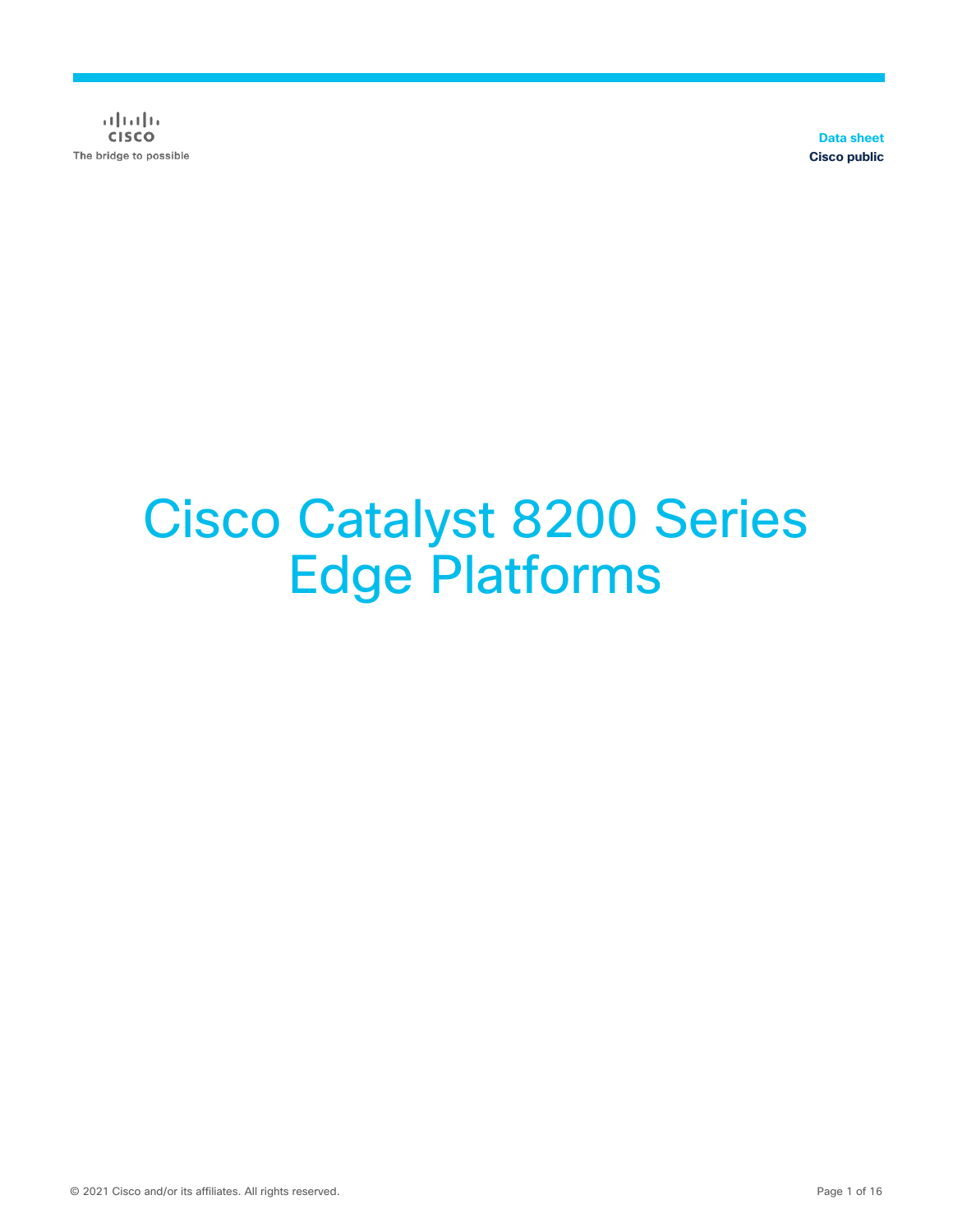## **Contents**

| <b>Product overview</b>                | $\overline{\mathbf{4}}$ |
|----------------------------------------|-------------------------|
| <b>Platform details</b>                | 5                       |
| Platform performance                   | 5                       |
| Overall platform benefits              | 6                       |
| Supported modules                      | 8                       |
| Memory, storage, and accessory options | 10                      |
| Optics and transceivers modules        | 10                      |
| Power supplies                         | 10                      |
| Software requirements                  | 11                      |
| Licensing                              | 13                      |
| Specifications                         | 13                      |
| <b>Services</b>                        | 15                      |
| <b>Cisco Capital</b>                   | 16                      |
| Ordering information                   | 16                      |
| For more information                   | 16                      |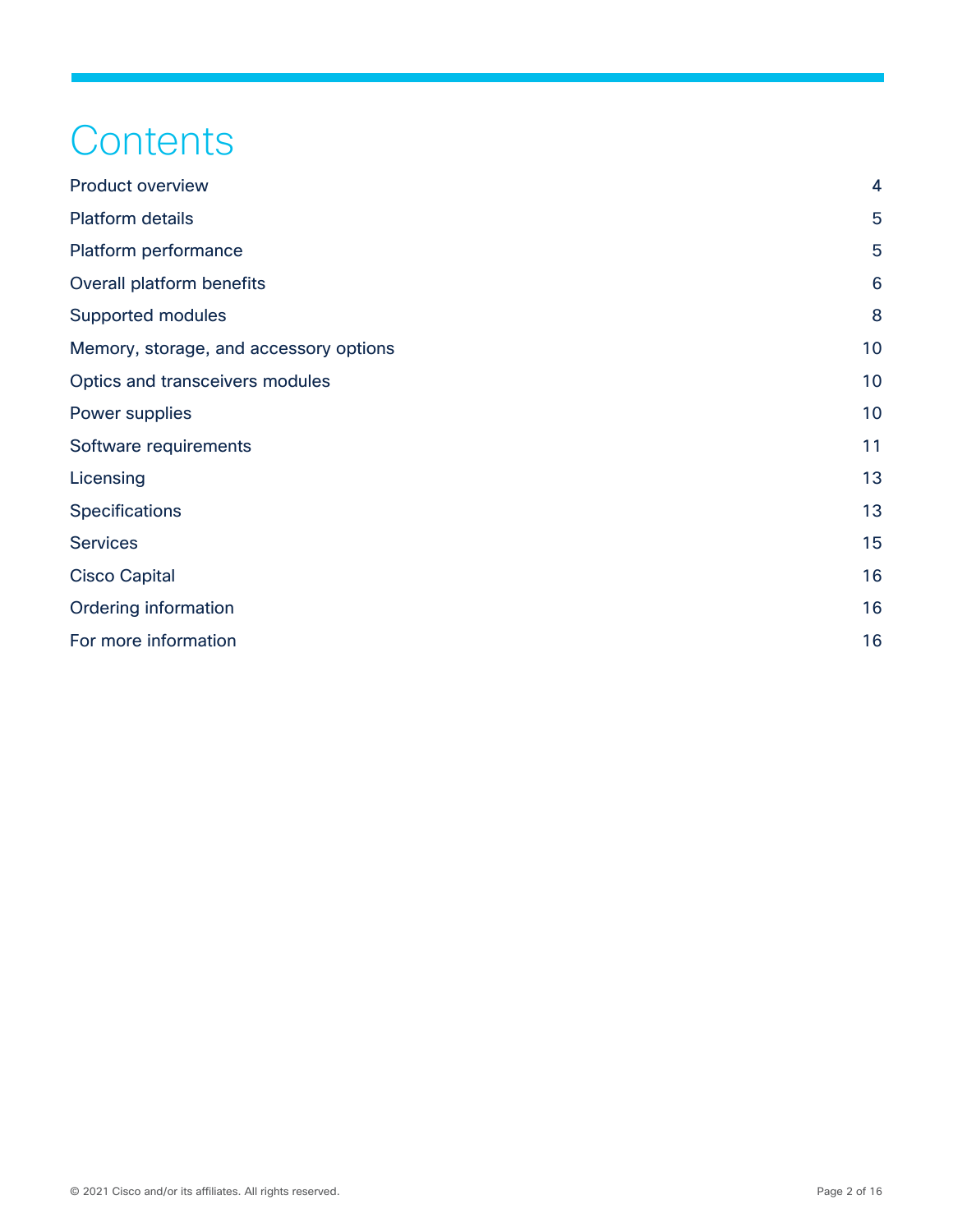The Cisco Catalyst 8200 Series Edge Platforms are 5G-ready, cloud edge platforms designed for SASE, multi-layer security and cloud-native agility to accelerate your journey to cloud.



Cisco® Catalyst® 8200 Series Edge Platforms (Catalyst 8200) with Cisco IOS® XE SD-WAN Software deliver Cisco's secure, cloud-scale SD-WAN solution for the small branch. The Catalyst 8200 Series is purpose-built for performance and integrated SD-WAN Services along with flexibility to deliver security and networking services together from the cloud or on premises. The Catalyst 8200 Series Edge Platforms have a wide variety of interface options to choose from with backward compatibility to existing WAN, LAN and voice modules. Powered by Cisco IOS XE, fully programmable software architecture, and API support, these platforms can facilitate automation at scale to achieve zero-touch IT capability while migrating workloads to the cloud. Catalyst 8200 Series Edge Platforms also come with Trustworthy Solutions 2.0 infrastructure that secures the platforms against threats and vulnerabilities by an advanced integrity verification and remediation of threats.

The Catalyst 8200 Series Edge Platforms are well suited for small and medium-sized enterprise branch offices at optimal price/performance with integrated SD-WAN services.

Cisco® Catalyst® 8200 Series Edge Platforms are offered in two varieties; C8200L-1N-4T for the small branch with SASE compliant, cloud based security requirements, and C8200-1N-4T for the small to medium branch with requirements for higher throughput, scale and service flexibility. In addition to supporting SASE compliant cloud based security services, C8200-1N-4T also delivers a flexible system of best-of-breed, on-prem, security services through container-based apps, using Cisco's third-party ecosystem.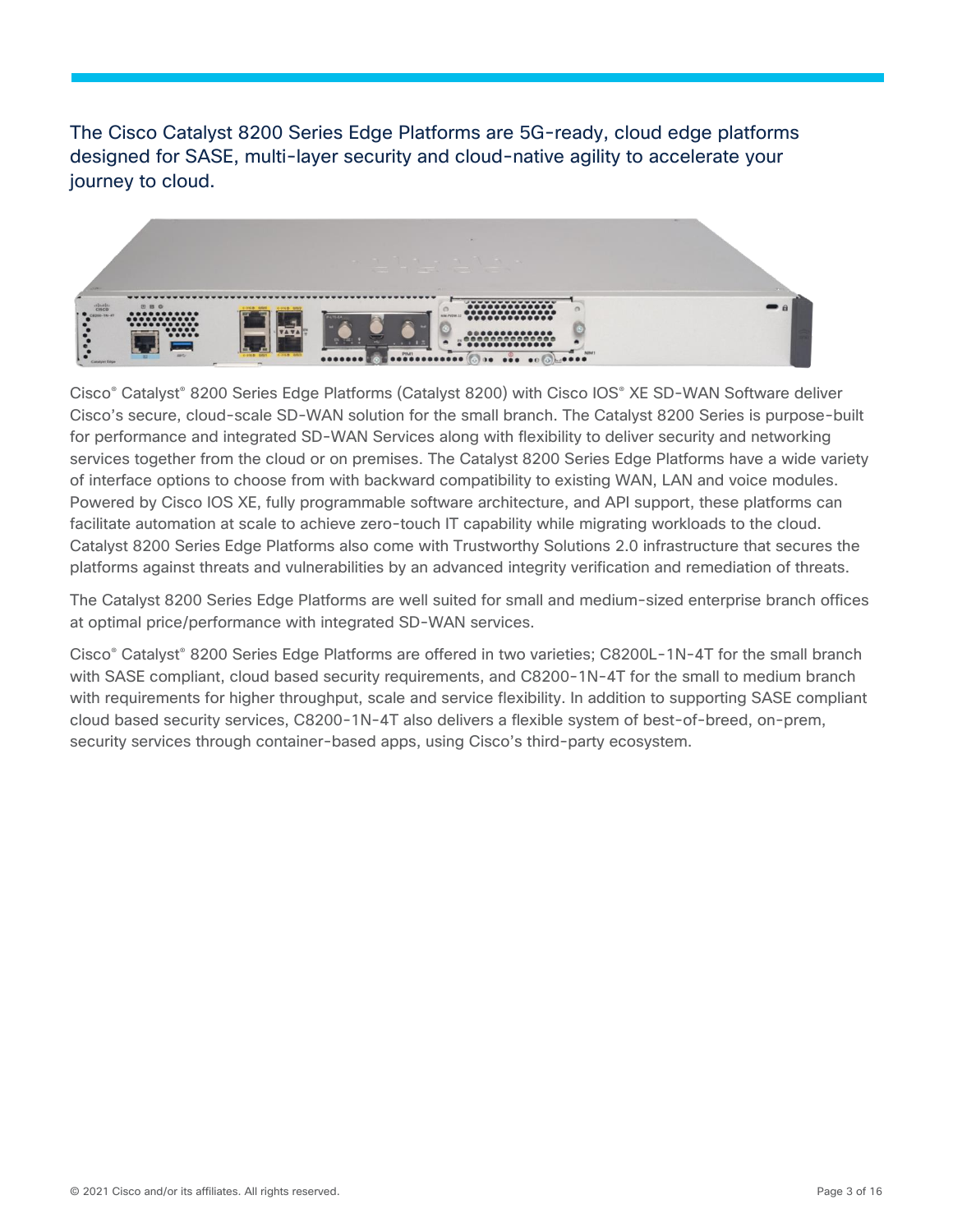## <span id="page-3-0"></span>Product overview

## **Product highlights**

## Table 1. Product highlights

| <b>Product feature</b>                             | <b>Benefits and description</b>                                                                                                                                                                                                                                                                                                          |
|----------------------------------------------------|------------------------------------------------------------------------------------------------------------------------------------------------------------------------------------------------------------------------------------------------------------------------------------------------------------------------------------------|
| <b>Multicore processors</b>                        | . C8200-1N-4T uses an Intel x86 CPU with 8GB memory default<br>• C8200L-1N-4T uses an Intel x86 CPU with 4GB memory default<br>• High-performance multicore processors support high-speed WAN connections.<br>. Dynamic core allocation architecture will repurpose unused cores into forwarding entities as per-<br>user configuration. |
| <b>Embedded IPsec VPN</b><br>hardware acceleration | • C8200-1N-4T with up to 1Gbs IPSec traffic<br>• C8200L-1N-4T with up to 500Mbps IPSec traffic<br>• Increases scalability for IPSec throughput requirements<br>• SSL and crypto hardware acceleration                                                                                                                                    |
| <b>Integrated Gigabit Ethernet</b><br>ports        | • Provides four built-in Ethernet WAN ports<br>. Platform features two Ethernet ports in Small Form-Factor Pluggable (SFP) and two RJ45 ports,<br>enabling for fiber as well as copper connectivity.                                                                                                                                     |
| <b>DRAM</b>                                        | • C8200-1N-4T is shipped with 8GB DRAM<br>• C8200L-1N-4T is shipped with 4GB DRAM.<br>• Both platforms can be upgraded to 16G and 32G for higher scale and performance.                                                                                                                                                                  |
| <b>Flash memory support</b>                        | • Catalyst 8200 platforms have an integrated on-board 8G flash and it is not upgradeable. M.2<br>storage provides flash upgrade options.                                                                                                                                                                                                 |
| M.2 storage                                        | • Both the Catalyst 8200 models ships with default 16G M.2 USB for SD-WAN logging and additional<br>storage on the platform. It can be upgraded to 32G M.2 USB and 600G M.2 Non-Volatile Memory<br>Express (NVMe)                                                                                                                        |
| <b>Power supply</b>                                | • Catalyst 8200 platforms use an internal, fixed, AC power supply<br>• Power over Ethernet (PoE) PSU option is available<br>. PoE ports added in the Network Interface Module (NIM) slot will require an additional, external, PoE<br>Power supply.                                                                                      |
| <b>Modularity and form factor</b>                  | • 1RU form factor<br>• Supports NIM, and Pluggable Interface Module (PIM) slots                                                                                                                                                                                                                                                          |
| <b>Integrated security</b>                         | • Hardware-anchored Secure Boot and Secure Unique Device Identification (SUDI) support for Plug<br>and Play to verify the identity of the hardware and software                                                                                                                                                                          |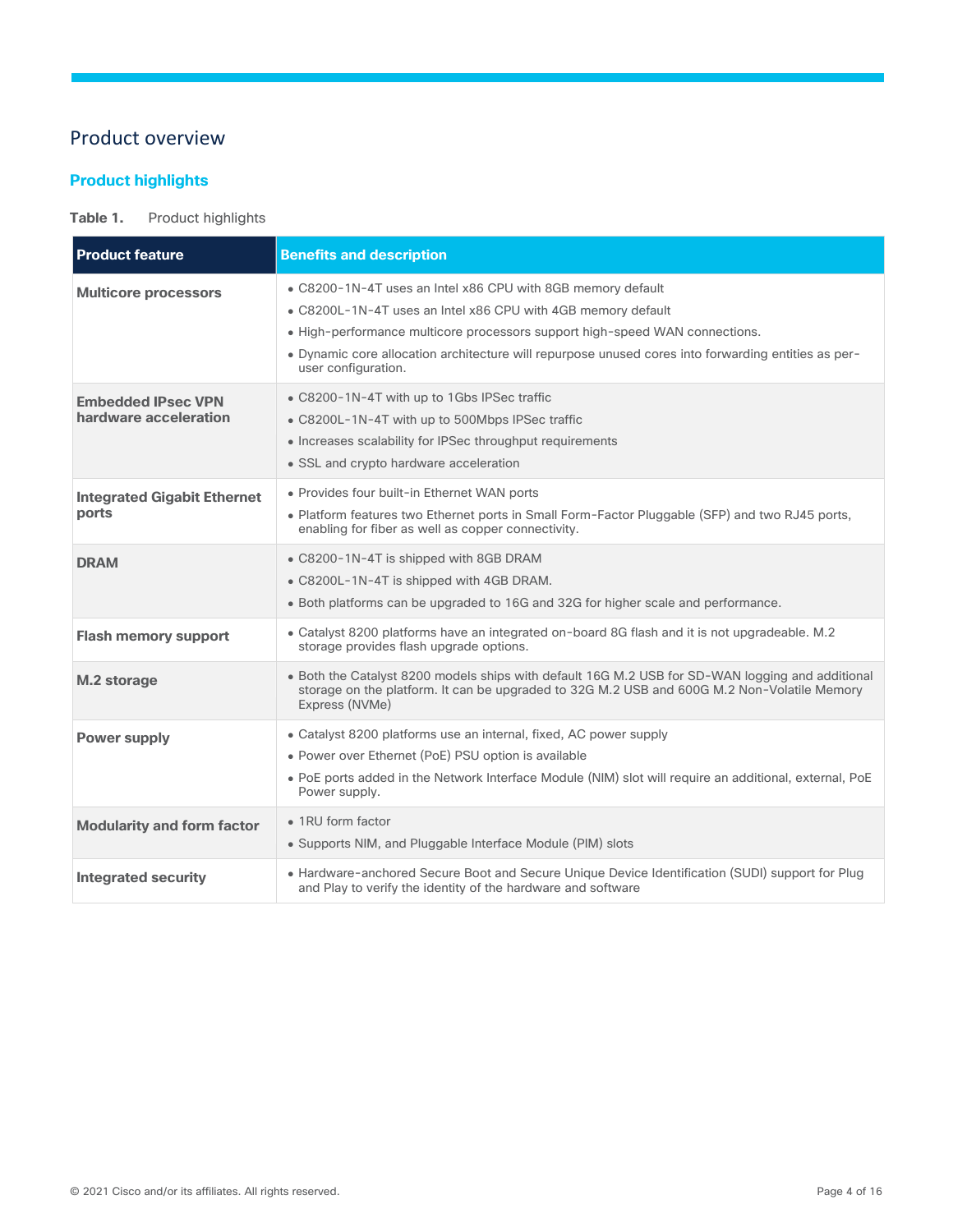## <span id="page-4-0"></span>Platform details

## **Models and configurations**



#### **Figure 1.**

C8200 platform series with 1 NIM slot and 4 x 1-Gigabit Ethernet WAN ports

Tables 2 and 3 detail platform specifications and performance, respectively.

| <b>Model</b> | <b>Description</b>                                                         | <b>1G port density</b> | <b>Slots</b>   | <b>Memory</b><br>(DRAM) default | <b>Storage</b><br>$(M.2$ SSD)<br>default |
|--------------|----------------------------------------------------------------------------|------------------------|----------------|---------------------------------|------------------------------------------|
| C8200-1N-4T  | C8200 1RU w/ 1 NIM slot and $4 \times 1 - 4$<br>Gigabit Ethernet WAN ports |                        | 1 NIM<br>1 PIM | 8 GB                            | 16 GB                                    |
| C8200L-1N-4T | C8200L 1RU w/ 1 NIM slot and $4 \times$<br>1-Gigabit Ethernet WAN ports    | $\overline{4}$         | 1 NIM<br>1 PIM | 4 GB                            | 16 GB                                    |

## <span id="page-4-1"></span>Platform performance

**Table 3a** Cisco controller mode (SD-WAN) performance specifications

| <b>Feature</b>                                  | C8200-1N-4T | C8200L-1N-4T  |
|-------------------------------------------------|-------------|---------------|
| SD-WAN IPsec Throughput (1400Bytes, clear text) | Up to 1Gbps | Up to 500Mbps |
| SD-WAN IPsec Throughput (IMIX', clear text")    | $0.9$ Gbps  | 400Mbps       |
| <b>SD-WAN Overlay Tunnels scale</b>             | 2500        | 1500          |

\* IMIX is average packet size of 352 Bytes packet size

\*\*Based on clear text traffic measurement from traffic generator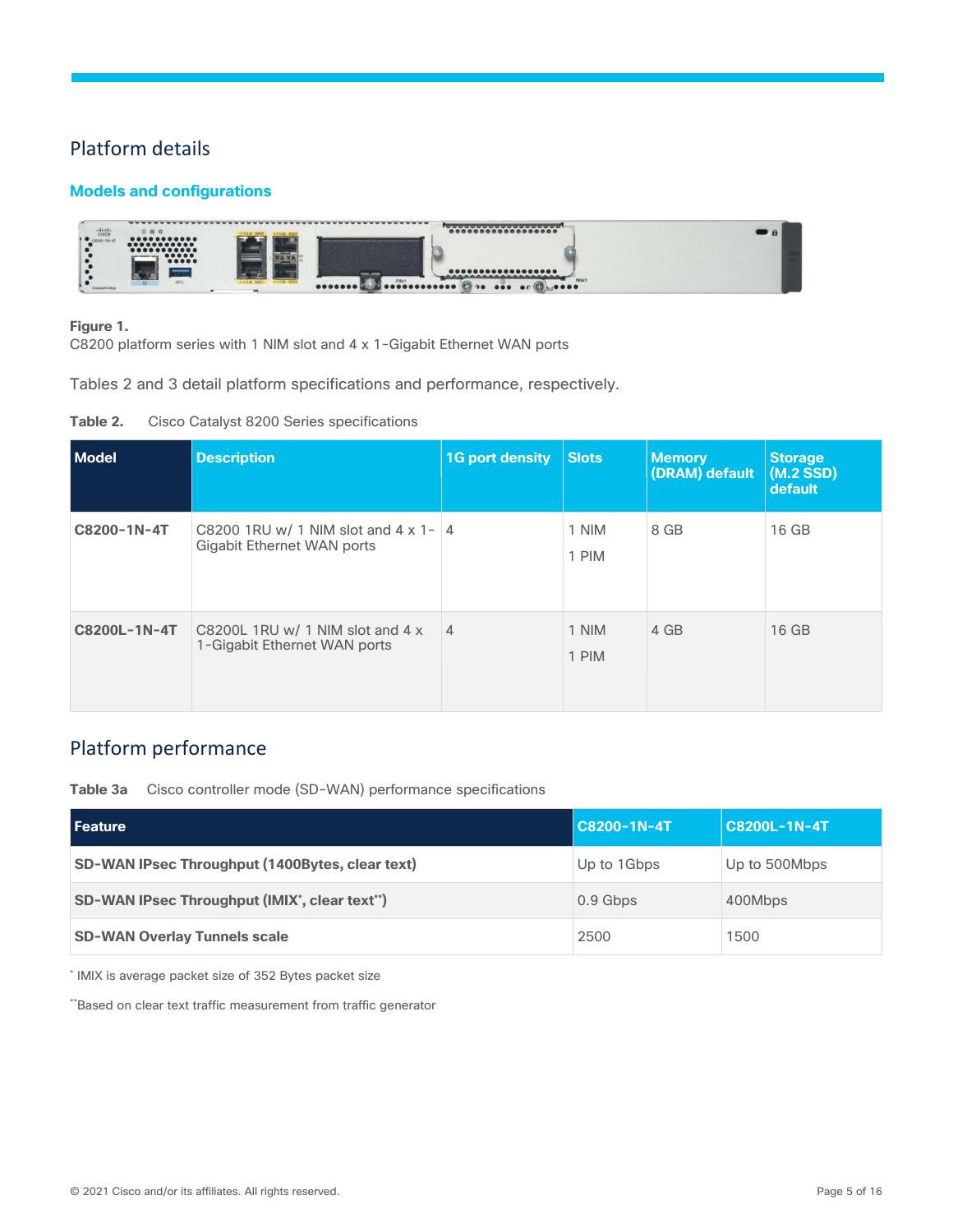**Table 3b** Cisco autonomous mode (non SD-WAN) performance specifications

| <b>Feature</b>                                | $ C8200-1N-4T$ | C8200L-1N-4T  |
|-----------------------------------------------|----------------|---------------|
| <b>IPv4 Forwarding Throughput (1400Bytes)</b> | Up to 3.8Gbps  | Up to 3.8Gbps |
| IPsec Throughput (1400Bytes, clear text")     | Up to 1Gbps    | Up to 500Mbps |
| <b>Number of IPsec SVTI Tunnels</b>           | 2500           | 1500          |

\*\*Based on clear text traffic measurement from traffic generator

| Table 3c | Cisco autonomous mode (non SD-WAN) system scalability |  |  |  |  |
|----------|-------------------------------------------------------|--|--|--|--|
|----------|-------------------------------------------------------|--|--|--|--|

| <b>Feature</b>                     | C8200-1N-4T                              | C8200L-1N-4T                             |
|------------------------------------|------------------------------------------|------------------------------------------|
| <b>Number of ACLs per system</b>   | 4000                                     | 4000                                     |
| Number of IPv4 ACEs per system     | 72K                                      | 72K                                      |
| <b>Number of IPv4 Routes</b>       | 1.6M w/ default 8GB, up to 4M<br>w/ 32GB | 800k w/ default 4GB, up to 4M<br>w/ 32GB |
| <b>Number of IPv6 Routes</b>       | 1.5M w/ default 8GB, up to 4M<br>w/ 32GB | 800k w/ default 4GB, up to 4M<br>w/ 32GB |
| <b>Number of Queues</b>            | 16K                                      | 16K                                      |
| <b>Number of NAT Sessions</b>      | 1.2M w/ default 8GB, up to 2M<br>w/ 32GB | 600k w/ default 8GB, up to 2M<br>w/ 32GB |
| <b>Number of Firewall Sessions</b> | 512K                                     | 512K                                     |
| <b>Number of VRFs</b>              | 4000                                     | 2000                                     |

## <span id="page-5-0"></span>Overall platform benefits

#### **Accelerated services with Cisco Software-Defined WAN**

Cisco SD-WAN is a set of intelligent software services that allow you to connect users, devices, and branch office locations reliably and securely across a diverse set of WAN transport links. Cisco Catalyst 8000 Series Edge Platforms can dynamically route traffic across the "best" link based on up-to-the-minute application and network conditions for great application experiences. By Cisco SD-WAN you get tight control over application performance, bandwidth usage, data privacy, and availability of your WAN links. This control is critical as branches conduct greater volumes of mission-critical business using both on-premises and cloud controllers.

#### **Application performance optimization**

Ensure that SD-WAN networks meet Service-Level Agreements (SLAs) and maintain strong performance, even if network problems occur. With branch multi-cloud access, you can accelerate your SaaS applications with a simple template push from the SD-WAN controller. Features like Transmission Control Protocol (TCP) optimization, forward error correction, and packet duplication enhance application performance for a better user experience.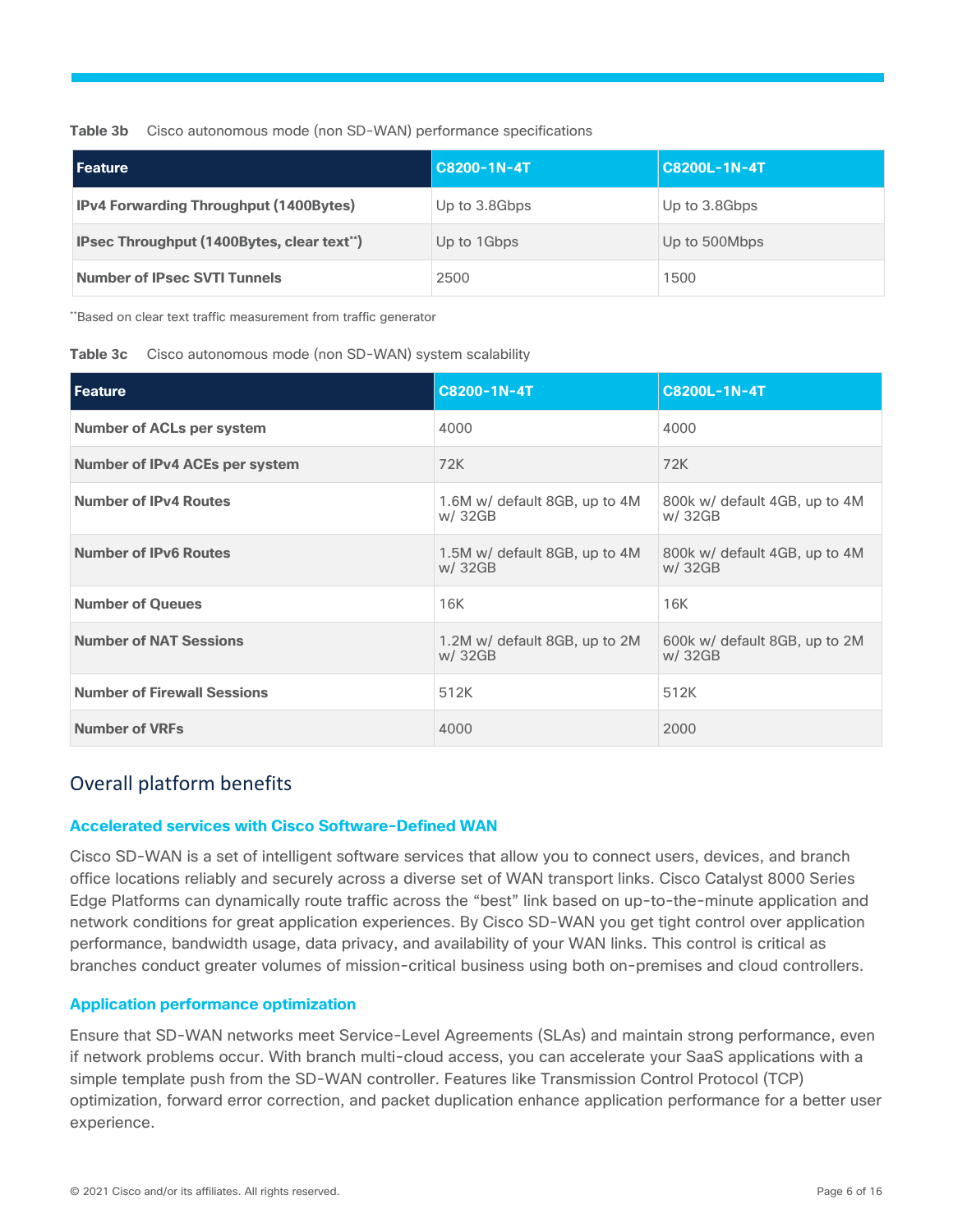#### **Multi-layer security**

You can now move your traditional and complex WAN networks into an agile, software-defined, WAN with integrated security. The Cisco Catalyst 8200 Series Edge platforms connect branch offices to the Internet and cloud with industry-leading protection against major web attacks. Secure Direct Internet Access (DIA) from the branches help optimize branch workloads for improved performance, specifically for cloud-hosted applications. At the same time, Secure DIA ensures your branch is protected from external threats.

#### **Unified communications:**

The Cisco Catalyst 8200 Edge platforms offer rich voice services in both SD-WAN and traditional IOS-XE software feature stacks. Cisco is the only SDWAN vendor to natively integrate analog/digital IP directly into single CPE reducing Capex and Opex costs. In SD-WAN mode, the Catalyst 8200 Series also prevent internal and external outages using SRST enabling Branch router to assume role of call control PBX for Telephony survivability. They also continue to support the long list of traditional IOS-XE voice use cases like Cisco Unified Border Element (CUBE), Cisco Unified Communications Manager, Session Border Controller, SRST, ISDN and Voice over IP.

#### **Cloud-native agility with a programmable software architecture**

Cisco continues to offer a feature-rich traditional IOS-XE routing stack on the Cisco Catalyst 8200 Series Edge Platforms. IP Routing, IPSec, Quality of Service (QoS), firewall, Network Address Translation (NAT), Network-Based Application Recognition (NBAR), Flexible NetFlow (FNF), and many other features are part of Cisco IOS-XE, a fully programmable software architecture with API support and a wide variety of protocols and configurations. With an integrated software image and a single binary file, you can now choose between Cisco IOS XE SD-WAN and IOS XE. And easily move from one to the other when you choose to do so.

#### **5G-ready**

The Cisco Catalyst 8200 Series Edge Platforms are built for future 5G networks. With the higher throughputs from CAT18 LTE and 5G, wireless WAN solutions are becoming feasible options for primary transport use cases. These platforms will support both integrated pluggable modules as well as external cellular gatewayswith Cat18 LTE/5G capability for improved throughputs that address those use cases. Either integrated or external gateway can be chosen based on a specific branch's cellular coverage.

#### **Interface flexibility**

#### **Switch/Routed ports**

We continue to support 4 and 8-port layer 2 modules with PoE capability for a single box solution providing both switching and routing for a small Branch.

#### **Voice modules**

The Cisco Catalyst 8200 Series Edge Platforms will continue to support a variety of voice modules for the different voice needs at the branch. Voice module examples include Foreign Exchange Station (FXS), Foreign Exchange Office (FXO), Digital Signal Processor (DSP), etc.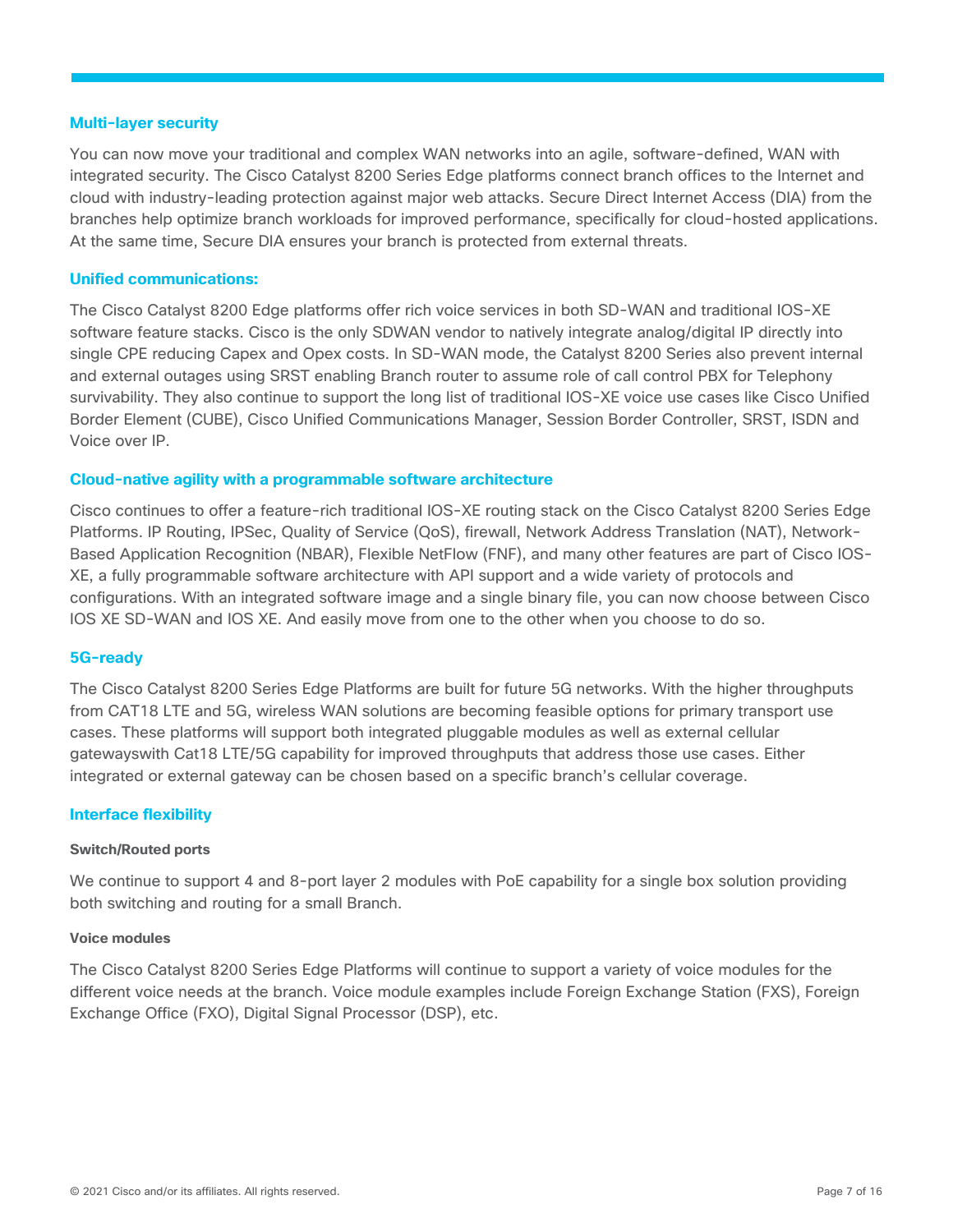## <span id="page-7-0"></span>Supported modules

| <b>Product number</b> | <b>Description</b>                                           |
|-----------------------|--------------------------------------------------------------|
| <b>LAN modules</b>    |                                                              |
| NIM-ES2-4             | Cisco 4-port Gigabit Ethernet switch NIM                     |
| NIM-ES2-8             | Cisco 8-port Gigabit Ethernet switch NIM                     |
| NIM-ES2-8-P           | Cisco 8-port Gigabit Ethernet switch NIM with PoE support    |
| <b>Voice modules</b>  |                                                              |
| NIM-2FXO              | 2-port FXO NIM                                               |
| NIM-4FXO              | 4-port FXO NIM                                               |
| NIM-2FXSP             | 2-port FXS NIM                                               |
| NIM-4FXSP             | 4-port FXS NIM                                               |
| NIM-2FXSP/4FXOP       | 2-port FXS and 4-port FXO NIM                                |
| $NIM-4E/M$            | 4-port E/M NIM                                               |
| NIM-2BRI-NT/TE        | 2-port BRI (NT and TE) NIM                                   |
| NIM-4BRI-NT/TE        | 4-port BRI (NT and TE) NIM                                   |
| NIM-PVDM-32           | 32-channel Voice DSP NIM Module                              |
| NIM-PVDM-64           | 64-channel Voice DSP NIM Module                              |
| NIM-PVDM-128          | 128-channel Voice DSP NIM Module                             |
| NIM-PVDM-256          | 256-channel Voice DSP NIM Module                             |
| NIM-1MFT-T1/E1        | 1-port multiflex trunk voice/clear-channel data T1/E1 module |
| NIM-2MFT-T1/E1        | 2-port multiflex trunk voice/clear-channel data T1/E1 module |
| NIM-4MFT-T1/E1        | 4-port multiflex trunk voice/clear-channel data T1/E1 module |
| NIM-8MFT-T1/E1        | 8-port multiflex trunk voice/clear-channel data T1/E1 module |
| <b>DSL/broadband</b>  |                                                              |
| NIM-VAB-A             | Multi-mode VDSL2/ADSL/2/2+ NIM Annex A                       |
| NIM-VA-B              | Multi-mode VDSL2/ADSL/2/2+ NIM Annex B                       |
| NIM-VAB-M             | Multi-mode VDSL2/ADSL/2/2+ NIM Annex M                       |

**Table 4.** Modules supported on Cisco Catalyst 8200 Series Edge Platforms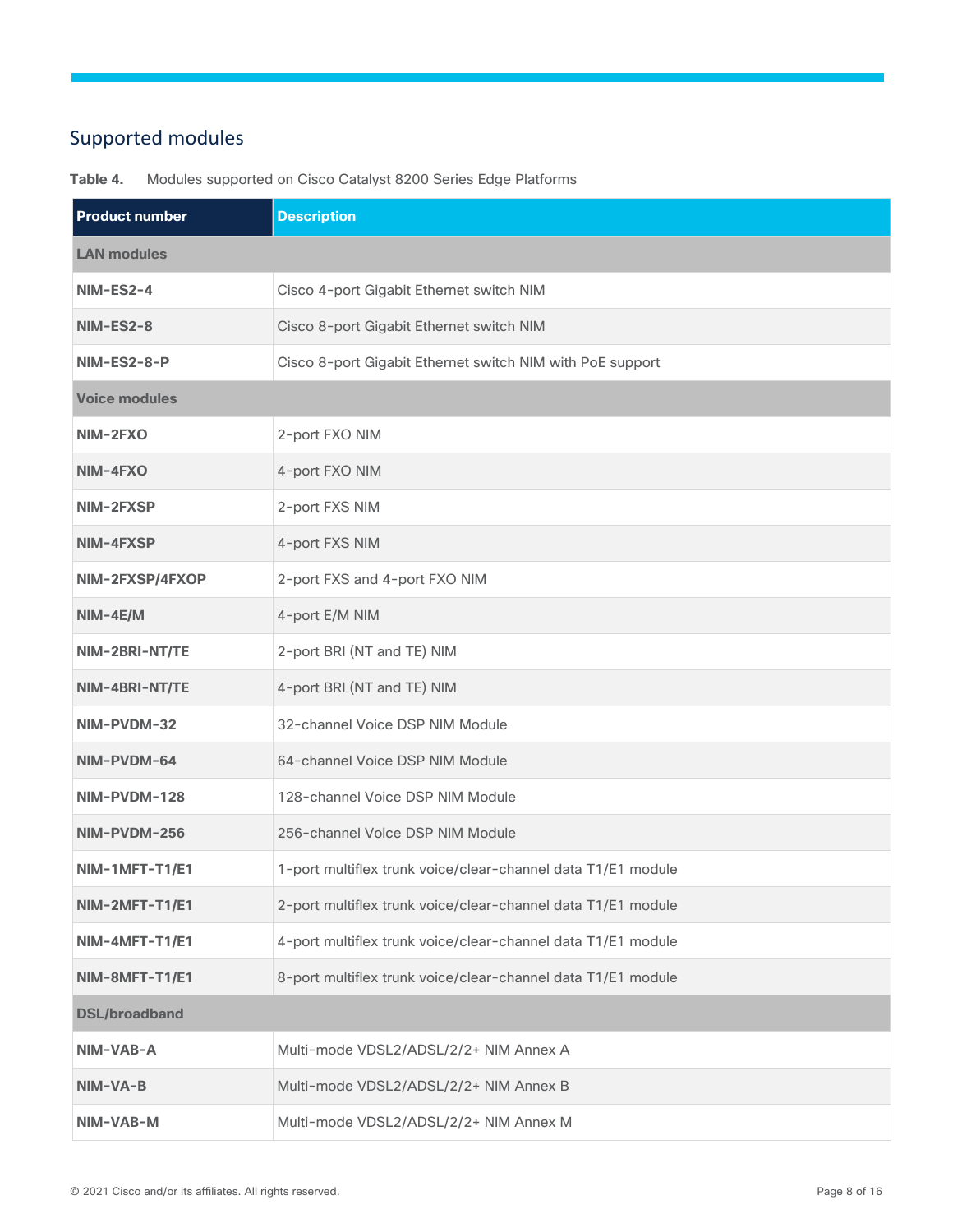| <b>Product number</b>                 | <b>Description</b>                                           |  |
|---------------------------------------|--------------------------------------------------------------|--|
| NIM-4SHDSL-EA                         | Multi-mode G.SHDSL NIM                                       |  |
| <b>Channelized T1/E1 and ISDN PRI</b> |                                                              |  |
| NIM-1CE1T1-PRI                        | 1-port Multiflex trunk voice/channelized data T1/E1 module   |  |
| NIM-2CE1T1-PRI                        | 2-port Multiflex trunk voice/channelized data T1/E1 module   |  |
| NIM-8CE1T1-PRI                        | 8-port Multiflex trunk voice/channelized data T1/E1 module   |  |
| <b>ISDN BRI WAN Interface</b>         |                                                              |  |
| NIM-2BRI-S/T                          | 2-port ISDN BRI WAN interface card for Data                  |  |
| NIM-4BRI-S/T                          | 4-port ISDN BRI WAN interface card for Data                  |  |
| <b>Serial WAN interface</b>           |                                                              |  |
| $NIM-1T$                              | 1-port serial high-speed WAN interface card                  |  |
| $NIM-2T$                              | 2-port serial high-speed WAN interface card                  |  |
| $NIM-4T$                              | 4-port serial high-speed WAN interface card                  |  |
| <b>Async WAN interface</b>            |                                                              |  |
| <b>NIM-16A</b>                        | 16-port Asynchronous Module                                  |  |
| $NIM-24A$                             | 24-port Asynchronous Module                                  |  |
| <b>Wireless WAN (LTE)</b>             |                                                              |  |
| P-LTEAP18-GL                          | 4G/CAT18 LTE Advanced Pro Pluggable - Global                 |  |
| <b>P-LTEA-EA</b>                      | 4G/CAT6 LTE Advanced Pluggable for North American and Europe |  |
| <b>P-LTEA-LA</b>                      | 4G/ CAT6 LTE Advanced Pluggable for APAC, ANZ, and LATAM     |  |
| NIM-LTEA-EA                           | LTE Advanced for Europe and North America                    |  |
| <b>NIM-LTEA-LA</b>                    | LTE Advanced for Asia Pacific, Australia and LATAM           |  |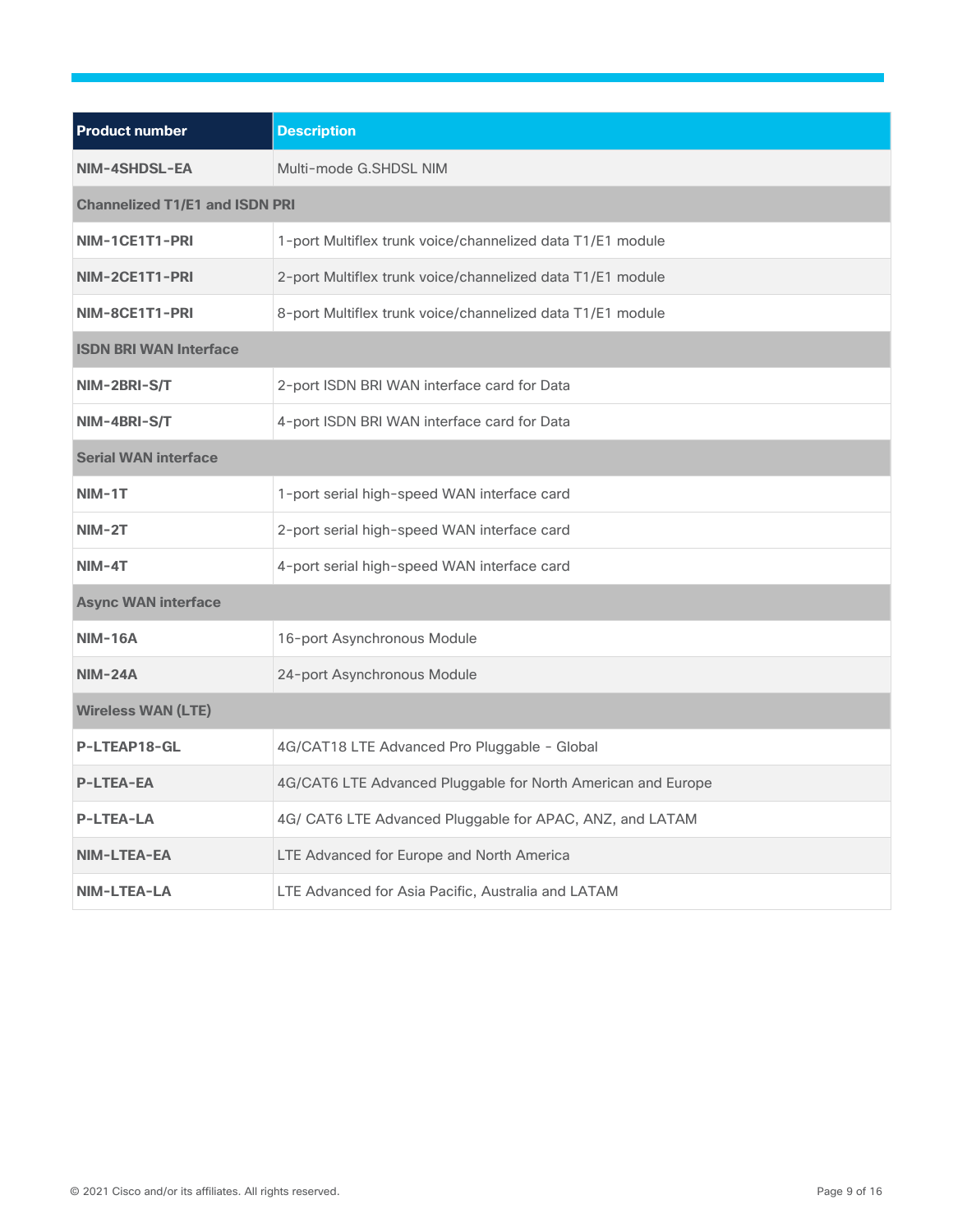## <span id="page-9-0"></span>Memory, storage, and accessory options

| <b>Product number</b> | <b>Description</b>                                    |
|-----------------------|-------------------------------------------------------|
| <b>MEM-C8200-8GB</b>  | Cisco C8200 Edge Platform - 8 GB Memory               |
| <b>MEM-C8200-16GB</b> | Cisco C8200 Edge Platform - 16GB Memory               |
| <b>MEM-C8200-32GB</b> | Cisco C8200 Edge Platform - 32GB Memory               |
| <b>M2USB-16G</b>      | Cisco C8000 Edge Platform - 16G M.2 USB SSD Storage   |
| <b>M2USB-32G</b>      | Cisco C8000 Edge Platform - 32G M.2 USB SSD Storage   |
| SSD-M2NVME-600G       | Cisco C8000 Edge Platform - 600G M.2 NVMe SSD Storage |
| C8200-RM-19           | Cisco C8200 1RU Edge Platform - Rack Mount kit - 19"  |
| C8200-RM-23           | Cisco C8200 1RU Edge Platform - Rack Mount kit - 23"  |
| C8200-WM-1R           | Cisco C8200 1RU Edge Platform - Wall Mount Kit        |
| <b>C8200-RFID-1R</b>  | Cisco C8200 1RU Edge Platform - RFID                  |
| C8200-NIM-BLANK       | Cisco C8200 NIM Blank                                 |
| C8200-PIM-BLANK       | Cisco C8200 PIM Blank                                 |

**Table 5.** Cisco Catalyst 8200 Series memory, storage, and accessory options

## <span id="page-9-1"></span>Optics and transceivers modules

Find a full list of optics and transceivers [here.](https://tmgmatrix.cisco.com/)

## <span id="page-9-2"></span>Power supplies

**Table 6.** Cisco Catalyst 8200 1RU edge platforms power supply specifications

| <b>Power supply feature</b>       | <b>Default</b>                | <b>PWR-CC1-150WAC Optional external</b><br><b>PSU for PoE</b> |
|-----------------------------------|-------------------------------|---------------------------------------------------------------|
| <b>Power maximum rating</b>       | 100W                          | 150W<br>For PoE only<br>PoE Budget: 150W                      |
| Input-voltage range and frequency | 90 to 264 VAC<br>$47 - 63$ Hz | 90 to 264 VAC<br>$47 - 63$ Hz                                 |
| <b>Power supply efficiency</b>    | 85%                           | Avg 89%                                                       |
| Input current                     | 1.5A Max                      | 2A Max                                                        |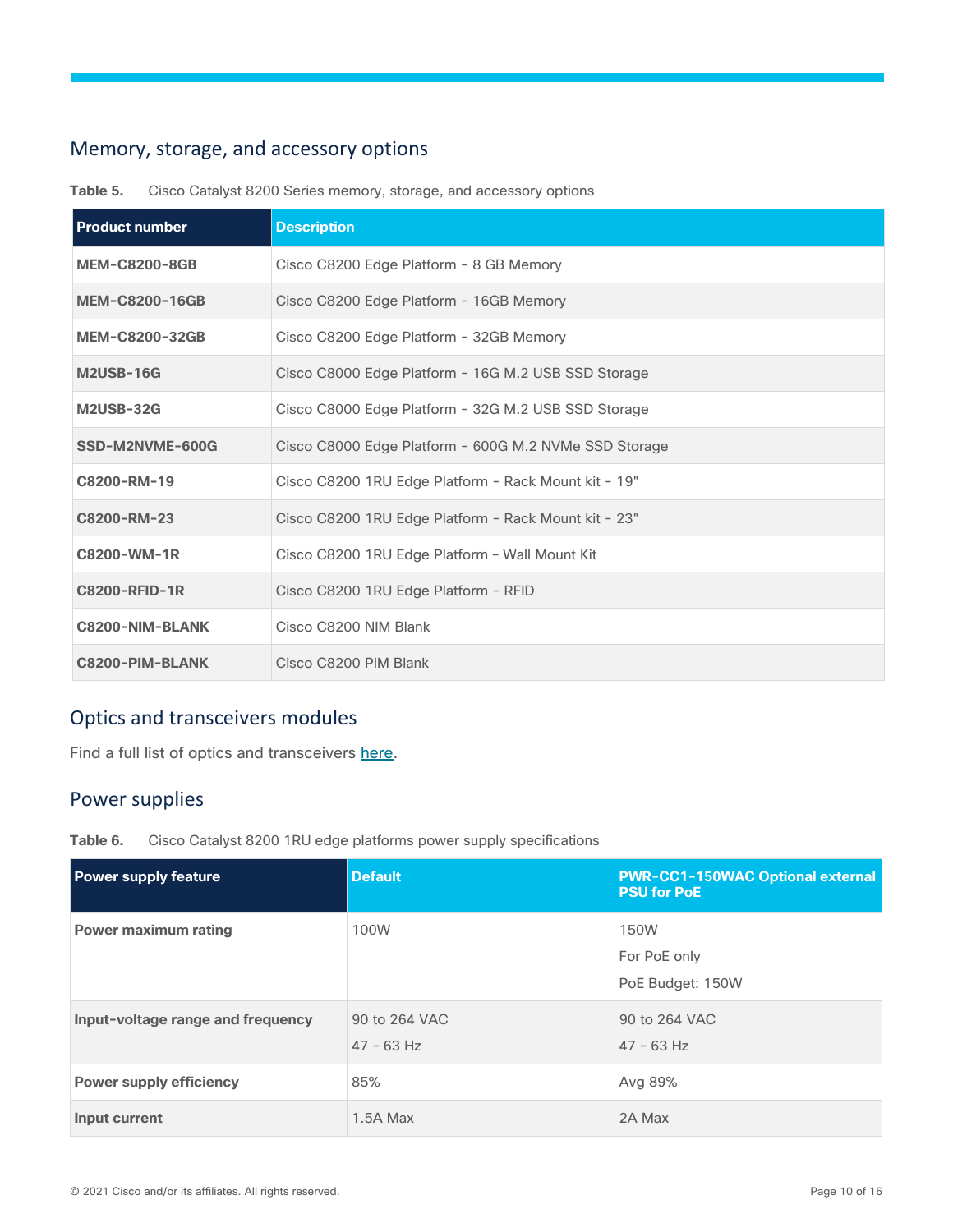| <b>Power supply feature</b>    | <b>Default</b>   | <b>PWR-CC1-150WAC Optional external</b><br><b>PSU for PoE</b> |
|--------------------------------|------------------|---------------------------------------------------------------|
| <b>Output ratings</b>          | 12V 8.4A         | 54V 2.78A                                                     |
| <b>Output holdup time</b>      | 20 <sub>ms</sub> | 10 <sub>ms</sub>                                              |
| Power supply input receptacles | IEC 320 C14      | IEC 320 C14                                                   |
| <b>Power cord rating</b>       | 10A              | 10A                                                           |

**Asset Management:** Catalyst 8200 Series Edge Platforms have an embedded RFID tag that holds Serial Number and Product ID for easy asset and inventory management using commercial RFID readers. The RFID tag is external and can be easily removed if needed or can be unselected at the time of ordering. It also features an extendable Label tag providing the same information. A QR code on this tag makes asset management easy by simply scanning label using a smart phone QR reader.

## <span id="page-10-0"></span>Software requirements

Cisco DNA Software for the Catalyst 8200 Series offers comprehensive solutions for enterprise branch networks.

| Table 7. | Catalyst 8200 Series minimum software requirements |
|----------|----------------------------------------------------|
|----------|----------------------------------------------------|

| <b>Platform Product ID (PID)</b> | <b>Description</b>                       | Minimum software requirement         |
|----------------------------------|------------------------------------------|--------------------------------------|
| C8200-1N-4T                      | Cisco Catalyst 8200 Series Edge Platform | Cisco IOS XE Software Release 17.4.1 |
| C8200L-1N-4T                     | Cisco Catalyst 8200 Series Edge Platform | Cisco IOS XE Software Release 17.5.1 |

#### **Table 8a.** Software features and protocols for autonomous mode

| <b>Feature</b>            | <b>Description</b>                                                                                                                                                                                                                                                                                                                                                                                                                                                                                                                                                                                                                                                                                                                                                                                                                                                                                                                                                                                                                                                                                                                                                                                                                                                                                                                          |
|---------------------------|---------------------------------------------------------------------------------------------------------------------------------------------------------------------------------------------------------------------------------------------------------------------------------------------------------------------------------------------------------------------------------------------------------------------------------------------------------------------------------------------------------------------------------------------------------------------------------------------------------------------------------------------------------------------------------------------------------------------------------------------------------------------------------------------------------------------------------------------------------------------------------------------------------------------------------------------------------------------------------------------------------------------------------------------------------------------------------------------------------------------------------------------------------------------------------------------------------------------------------------------------------------------------------------------------------------------------------------------|
| <b>Protocols</b>          | IPv4, IPv6, static routes, Routing Information Protocol Versions 1 and 2 (RIP and RIPv2),<br>Open Shortest Path First (OSPF), Enhanced Interior Gateway Routing Protocol (EIGRP),<br>Border Gateway Protocol (BGP), BGP Router Reflector, Intermediate System-to-<br>Intermediate System (IS-IS), Multicast Internet Group Management Protocol Version 3<br>(IGMPv3), Protocol Independent Multicast Sparse Mode (PIM SM), PIM Source-Specific<br>Multicast (SSM), Resource Reservation Protocol (RSVP), Cisco Discovery Protocol,<br>Encapsulated Remote Switched Port Analyzer (ERSPAN), Cisco IOS IP Service-Level<br>Agreements (IPSLA), Call Home, Cisco IOS Embedded Event Manager (EEM), Internet Key<br>Exchange (IKE), Access Control Lists (ACL), Ethernet Virtual Connections (EVC), Dynamic<br>Host Configuration Protocol (DHCP), Frame Relay, DNS, Locator ID Separation Protocol<br>(LISP), Hot Standby Router Protocol (HSRP), RADIUS, Authentication, Authorization, and<br>Accounting (AAA), Application Visibility and Control (AVC), Distance Vector Multicast<br>Routing Protocol (DVMRP), IPv4-to-IPv6 Multicast, Multiprotocol Label Switching (MPLS),<br>Layer 2 and Layer 3 VPN, IPsec, Layer 2 Tunneling Protocol Version 3 (L2TPv3),<br>Bidirectional Forwarding Detection (BFD), IEEE 802.1ag, and IEEE 802.3ah |
| <b>Encapsulations</b>     | Generic Routing Encapsulation (GRE), Ethernet, 802.1q VLAN, Point-to-Point Protocol<br>(PPP), Multilink Point-to-Point Protocol (MLPPP), Frame Relay, Multilink Frame Relay<br>(MLFR) (FR.15 and FR.16), High-Level Data Link Control (HDLC), Serial (RS-232, RS-449,<br>X.21, V.35, and EIA-530), and PPP over Ethernet (PPPoE)                                                                                                                                                                                                                                                                                                                                                                                                                                                                                                                                                                                                                                                                                                                                                                                                                                                                                                                                                                                                            |
| <b>Traffic management</b> | Quality of Service (QoS), Class-Based Weighted Fair Queuing (CBWFQ), Weighted<br>Random Early Detection (WRED), Hierarchical QoS, Policy-Based Routing (PBR),                                                                                                                                                                                                                                                                                                                                                                                                                                                                                                                                                                                                                                                                                                                                                                                                                                                                                                                                                                                                                                                                                                                                                                               |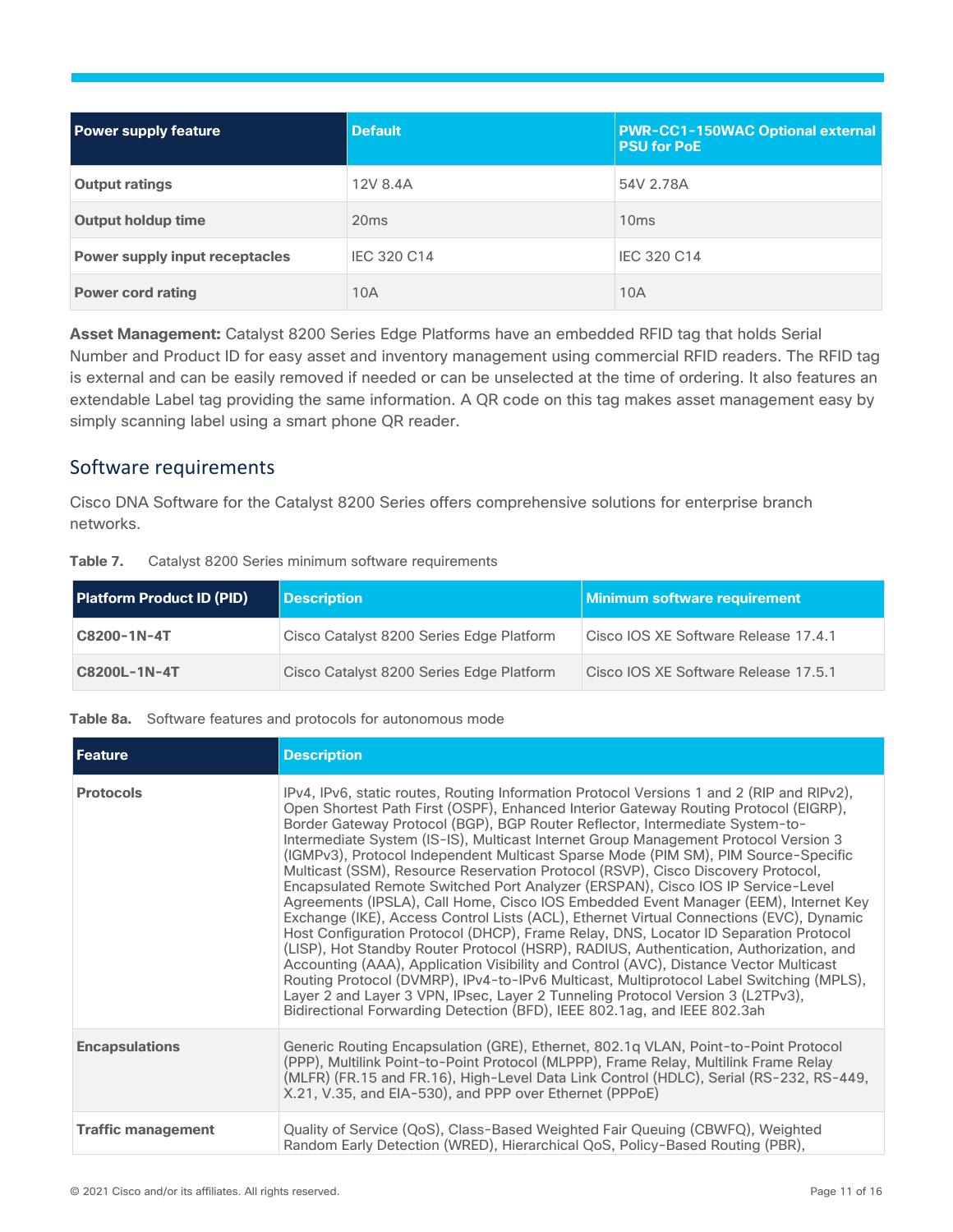| <b>LEeature</b>                 | <b>Description</b>                                                                                                                                                                                                                                                                                                                                                                                                                                                                                                                                                                        |
|---------------------------------|-------------------------------------------------------------------------------------------------------------------------------------------------------------------------------------------------------------------------------------------------------------------------------------------------------------------------------------------------------------------------------------------------------------------------------------------------------------------------------------------------------------------------------------------------------------------------------------------|
|                                 | Performance Routing (PfR), and Network-Based Application Recognition (NBAR)                                                                                                                                                                                                                                                                                                                                                                                                                                                                                                               |
| <b>Cryptographic algorithms</b> | Encryption: DES, 3DES, AES-128 or AES-256 (in CBC and GCM modes)<br>Authentication: RSA (748/1024/2048 bit), ECDSA (256/384 bit)<br>Integrity: MD5, SHA, SHA-256, SHA-384, SHA-512                                                                                                                                                                                                                                                                                                                                                                                                        |
| <b>Unified Communication</b>    | Call Admission Control (CAC), Cisco Unified Boarder Element (CUBE), Cisco Unified<br>Communications Manager (CUCM), Dialer, ISDN, Interactive Voice Response (IVR),<br>RADIUS, RFC4040 based Clear Channel codec signaling with SIP, Resource Reservation<br>Protocol (RSVP), RTP Control Protocol (RTCP), Service Advertisement Framework(SAF),<br>Session Border Controller(SBC), Session Initiation Protocol for VoIP(SIP), Survivable<br>Remote Site Telephony (SRST), Secure Real-time Transport Protocol(SRTP), Voice over<br>Frame Relay (FRF.11), Voice Over IP and Voice modules |

| Table 8b. | Software features and protocols for controller mode |  |  |  |  |
|-----------|-----------------------------------------------------|--|--|--|--|
|-----------|-----------------------------------------------------|--|--|--|--|

| <b>Feature</b>                  | <b>Description</b>                                                                                                                                                                                                                                                                                                                                                                                                                                                                                                                                                                                                                                                                                                                                                                                                                                                                                                                                                                                                                                                                                                                              |
|---------------------------------|-------------------------------------------------------------------------------------------------------------------------------------------------------------------------------------------------------------------------------------------------------------------------------------------------------------------------------------------------------------------------------------------------------------------------------------------------------------------------------------------------------------------------------------------------------------------------------------------------------------------------------------------------------------------------------------------------------------------------------------------------------------------------------------------------------------------------------------------------------------------------------------------------------------------------------------------------------------------------------------------------------------------------------------------------------------------------------------------------------------------------------------------------|
| <b>Core Features</b>            | IPv4, IPv6, static routes, Open Shortest Path First (OSPF), Enhanced Interior Gateway<br>Routing Protocol (EIGRP), BoGateway Protocol (BGP), Overlay Management Protocol<br>(OMP), Application Aware Routing (AAR), Traffic EngineerinService Insertion, zero-trust,<br>whitelisting, tamper-proof module, DTLS/TLS, IPsec, classification, prioritization, low<br>latequeuing, remarking, shaping, scheduling, policing, mirroring, Multicast IPv4 Support,<br>Service advertisement and inserpolicy, SNMP, NTP, DNS client, Dynamic Host<br>Configuration Protocol (DHCP), DHCP client, DHCP server, DHCP relaarchival, syslog,<br>SSH, SCP, Cflowd v10 IPFIX export, IPv6 for transport-side, VRRP, MPLS, NAT<br>(DIA, Service-side, soverload/PAT, NAT64, etc), NAT pools, split DNS, Access Control<br>Lists (ACL), Bidirectional Forwarding Detection (BFNetconf over SSH, CLI, NTP server<br>support, BFD with service-side BGP, BGP community propagation to OMP, 6 SLAfor<br>AAR, Trustsec/SDA (Inline SGT propagation), custom app with SD-AVC, multicast AAR,<br>dynamic on-demand tunnSM, OSPFv3, route policies, Multi-VRF support |
| <b>Encapsulations</b>           | Generic Routing Encapsulation (GRE), Ethernet, 802.1q VLAN                                                                                                                                                                                                                                                                                                                                                                                                                                                                                                                                                                                                                                                                                                                                                                                                                                                                                                                                                                                                                                                                                      |
| <b>Application Experience</b>   | Quality of service (QoS), Forward Error Correction (FEC), COS Marking, Weighted Random<br>Early Detection (WRED)Hierarchical QoS, Policy-Based Routing (PBR), Network-Based<br>Application Recognition (NBAR), Software Defined A Visibility and Control (SD-AVC), per<br>tunnel QoS, Cloud onRamp for SaaS, Enhanced Office 365 traffic steering, DirecAccess,<br>Flexible Netflow (FnF)                                                                                                                                                                                                                                                                                                                                                                                                                                                                                                                                                                                                                                                                                                                                                       |
| <b>Cryptographic Algorithms</b> | Encryption: AES-256 (in CBC and GCM modes), Internet Key Exchange (IKE), Cisco PKI<br>Authentication: AAA, RSA (2048 bit), ESP-256-CBC, HMAC-SHA1, ECDSA (256/384 bit)<br>Integrity: SHA-1, SHA-2                                                                                                                                                                                                                                                                                                                                                                                                                                                                                                                                                                                                                                                                                                                                                                                                                                                                                                                                               |
| Security C8200-1N-4T            | Built-in end-to-end segmentation (VPNs), ZBFW, PKI, Cisco DNA Layer Security, Snort<br>IPS/IDS, URL Filtering, Advanced Protection(AMP), ThreatGrid(TG), ALG for ZBFW, SIG                                                                                                                                                                                                                                                                                                                                                                                                                                                                                                                                                                                                                                                                                                                                                                                                                                                                                                                                                                      |
| Security C8200L-1N-4T           | Built-in end-to-end segmentation (VPNs), ZBFW, PKI, Cisco DNA Layer Security, SIG                                                                                                                                                                                                                                                                                                                                                                                                                                                                                                                                                                                                                                                                                                                                                                                                                                                                                                                                                                                                                                                               |
| <b>Unified Communication</b>    | Cube Connector, SRST, Voice Modules                                                                                                                                                                                                                                                                                                                                                                                                                                                                                                                                                                                                                                                                                                                                                                                                                                                                                                                                                                                                                                                                                                             |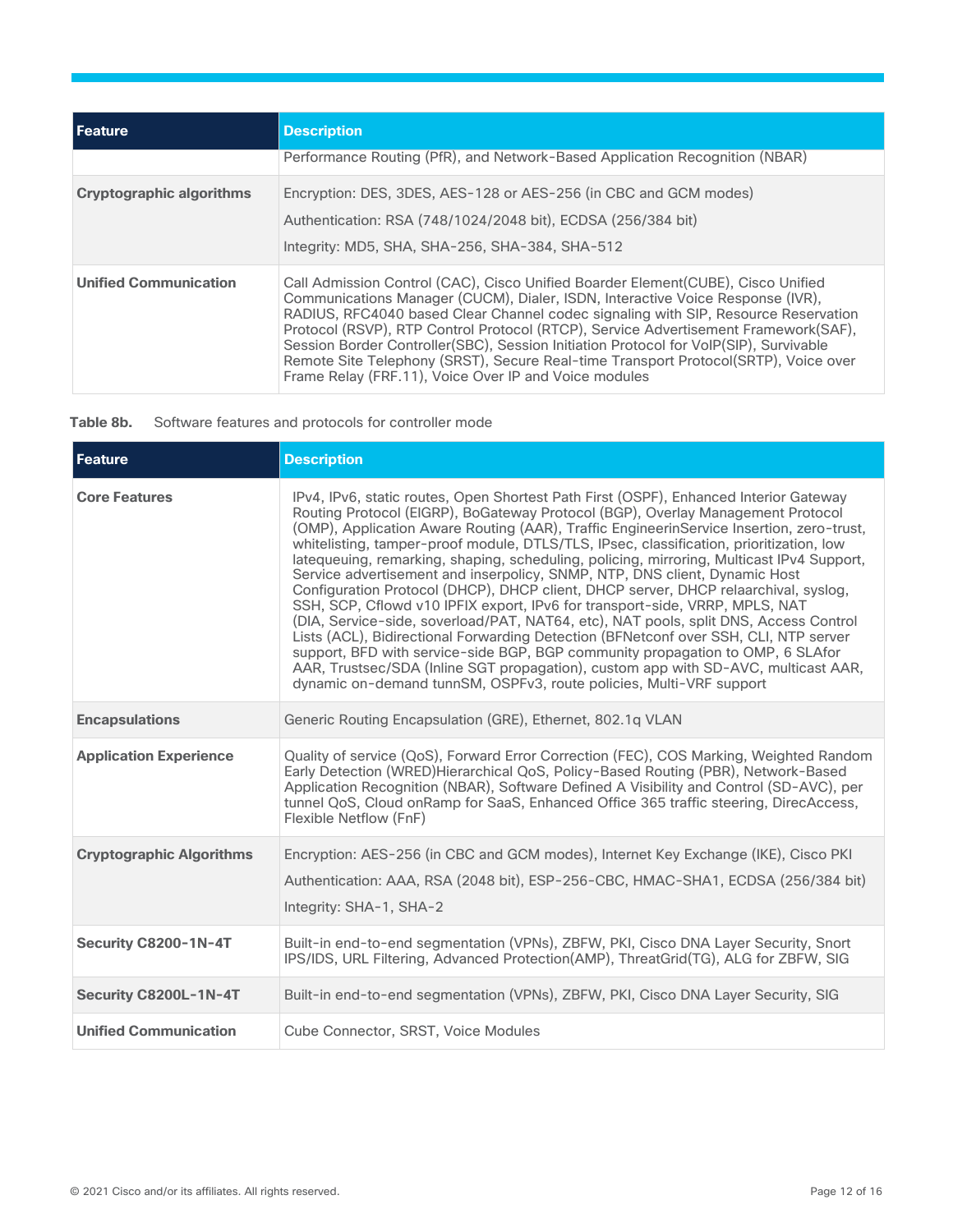## <span id="page-12-0"></span>Licensing

Cisco Catalyst 8200 Series Edge Platform is offered only with a Cisco DNA Software subscription, Enterprise Agreement, and Managed Service Licensing Agreement (MSLA). For more details, refer to this [licensing guide.](https://www.cisco.com/c/en/us/products/software/dna-subscription-wan/index.html)

Cisco DNA stack:

- Cisco DNA Essentials
- Cisco DNA Advantage
- Cisco DNA Premier

Network stack:

- Network Essentials
- Network Advantage

## <span id="page-12-1"></span>Specifications

**Table 9.** Mechanical specifications

| <b>Description</b>                                                   | <b>Specification</b>                                                                                      |
|----------------------------------------------------------------------|-----------------------------------------------------------------------------------------------------------|
| Part number                                                          | C8200-1N-4T                                                                                               |
| Dimensions (H x W x D)                                               | 1.73 in. x 17.25 in. x 11.8 in.                                                                           |
| <b>Rack Units (RU)</b>                                               | 1RU                                                                                                       |
| <b>Chassis weight</b>                                                | 10 lbs                                                                                                    |
| Input voltage                                                        | AC: 90 to 264 VAC                                                                                         |
| <b>Operating temperature</b>                                         | 32 to 104°F<br>(0 to $40^{\circ}$ C)                                                                      |
| <b>Storage temperature</b>                                           | $-40$ to $150^{\circ}$ F<br>$(-40 \text{ to } 70^{\circ} \text{C})$                                       |
| <b>Relative humidity operating and</b><br>nonoperating noncondensing | Ambient (noncondensing) operating: 5 to 85%<br>Ambient (noncondensing) nonoperating and storage: 5 to 95% |
| <b>Altitude</b>                                                      | 0 to 10,000 feet<br>(0 to 3050 meters)                                                                    |
| <b>Mean Time Between Failures</b><br>(MTBF)                          | 692,577 hours                                                                                             |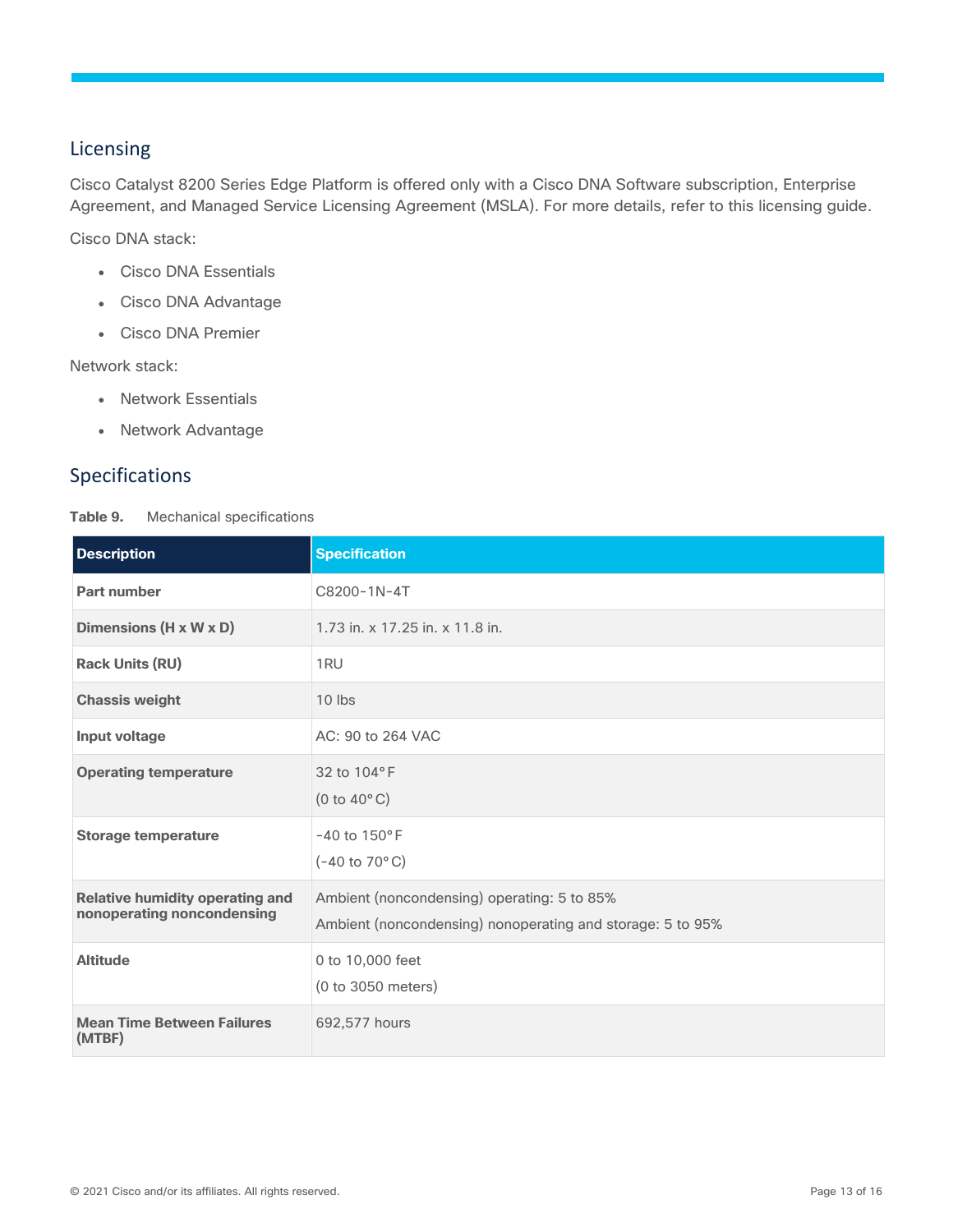## **Table 10.** Safety and compliance

| <b>Description</b>           | <b>Specification</b>                                                                                                                                                                                                                                                                                                                                                                                                      |
|------------------------------|---------------------------------------------------------------------------------------------------------------------------------------------------------------------------------------------------------------------------------------------------------------------------------------------------------------------------------------------------------------------------------------------------------------------------|
| <b>Safety certifications</b> | UL 60950-1<br>CAN/CSA-C22.2 No. 60950-1<br>EN 60950-1<br>IEC 60950-1<br>AS/NZS 60950-1<br>IEC/EN 60825 Laser Safety<br>FDA: Code of Federal Regulations Laser Safety                                                                                                                                                                                                                                                      |
| <b>EMC (Emissions)</b>       | 47 CFR Part 15 Class A<br>ICES 003 Class A<br>AS/NZS CISPR 32 Class A<br>CISPR 32 Class A<br><b>EN55032 Class A</b><br><b>VCCI-CISPR 32 Class A</b><br><b>CNS-13438 Class A</b><br>KN32 Class A<br>IEC/EN 61000-3-2: Power Line Harmonics<br>IEC/EN 61000-3-3: Voltage Fluctuations and Flicker                                                                                                                           |
| <b>EMC (Immunity)</b>        | IEC/EN-61000-4-2: Electrostatic Discharge Immunity<br>IEC/EN-61000-4-3: Radiated Immunity<br>IEC/EN-61000-4-4: Electrical Fast Transient Immunity<br>IEC/EN-61000-4-5: Surge AC, DC, and Signal Ports<br>IEC/EN-61000-4-6: Immunity to Conducted Disturbances<br>IEC/EN-61000-4-8: Power Frequency Magnetic Field Immunity<br>IEC/EN-61000-4-11: Voltage DIPS, Short Interruptions, and Voltage Variations<br><b>KN35</b> |
| <b>EMC (ETSI/EN)</b>         | EN300 386: Telecommunications Network Equipment (EMC)<br>EN55032: Multimedia Equipment (Emissions)<br>EN55024: Information Technology Equipment (Immunity)<br>EN55035: Multimedia Equipment (Immunity)<br>EN61000-6-1: Generic Immunity Standard                                                                                                                                                                          |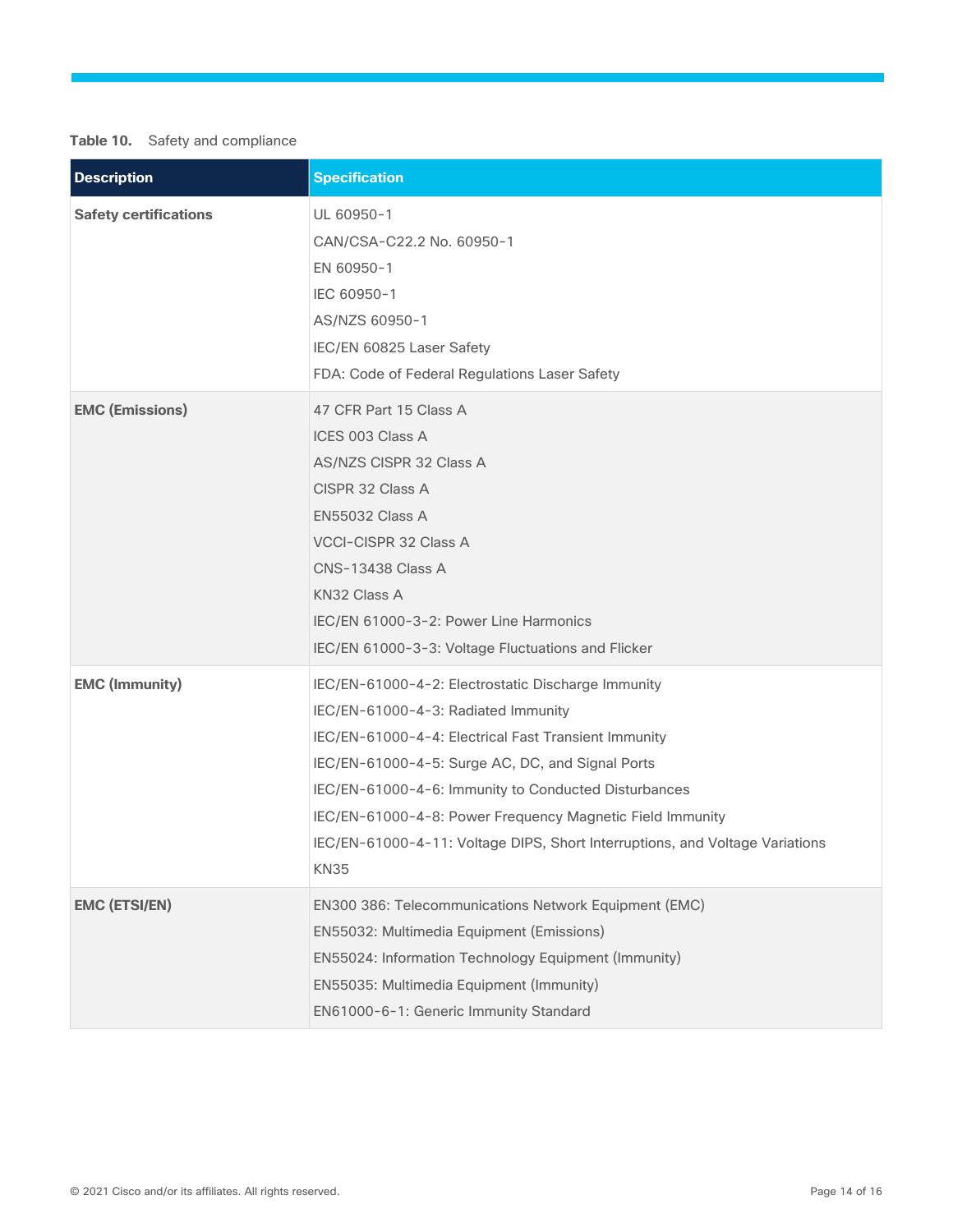## <span id="page-14-0"></span>Services

## **Cisco Customer Experience Support Services for Catalyst 8000 platforms and Cisco DNA Software for SD-WAN and Routing**

This section discusses the Cisco Support Services available for Catalyst 8000 platforms and associated Cisco DNA Software for SD-WAN and Routing, as well as optional Support Service offers.

- **Catalyst 8000 platforms:** Cisco Solution Support is the default and recommended Cisco Support Service. However, Cisco Solution Support is not mandatory; it can be removed or replaced with another Cisco support service or partner service per the customer's preference.
- **Cisco DNA Software for SD-WAN and Routing:** Cisco Solution Support is the default Cisco support service. However, Cisco Solution Support is not mandatory; the customer may choose to use the Cisco Subscription Embedded Software Support included with the purchase of this software.

#### **Note:**

- When Solution Support is selected, it must be ordered on both the Catalyst 8000 platform and Cisco DNA Software for SD-WAN and Routing for complete customer entitlement to this premium support service.
- SD-WAN and Routing, with both Solution Support or Cisco Subscription Embedded Software Support, customers are entitled to maintenance releases and software updates for **Cisco DNA SD-WAN and Routing software only**. The support for the Catalyst 8000 platform's OS and network stack, along with OS updates, is covered by the support contract on the Catalyst 8000 platform.

## **Cisco Solution Support is a premium support purpose-built for today's multiproduct, multivendor network environments and provides:**

- A primary point of contact centralizing support across a solution deployment
- Solution, product, and interoperability expertise
- No requirement for customers to isolate their issue to a product to open a case
- 30-minute service response objective for Severity 1 and 2 cases
- Prioritized case handling over product support cases
- Product support team coordination (Cisco and Solution Support Alliance Partners)
- Accountability for multiproduct, multivendor issue management from first call to resolution, no matter where the issue resides

Learn more about Cisco Solution Support at [www.cisco.com/go/solutionsupport](http://www.cisco.com/go/solutionsupport)